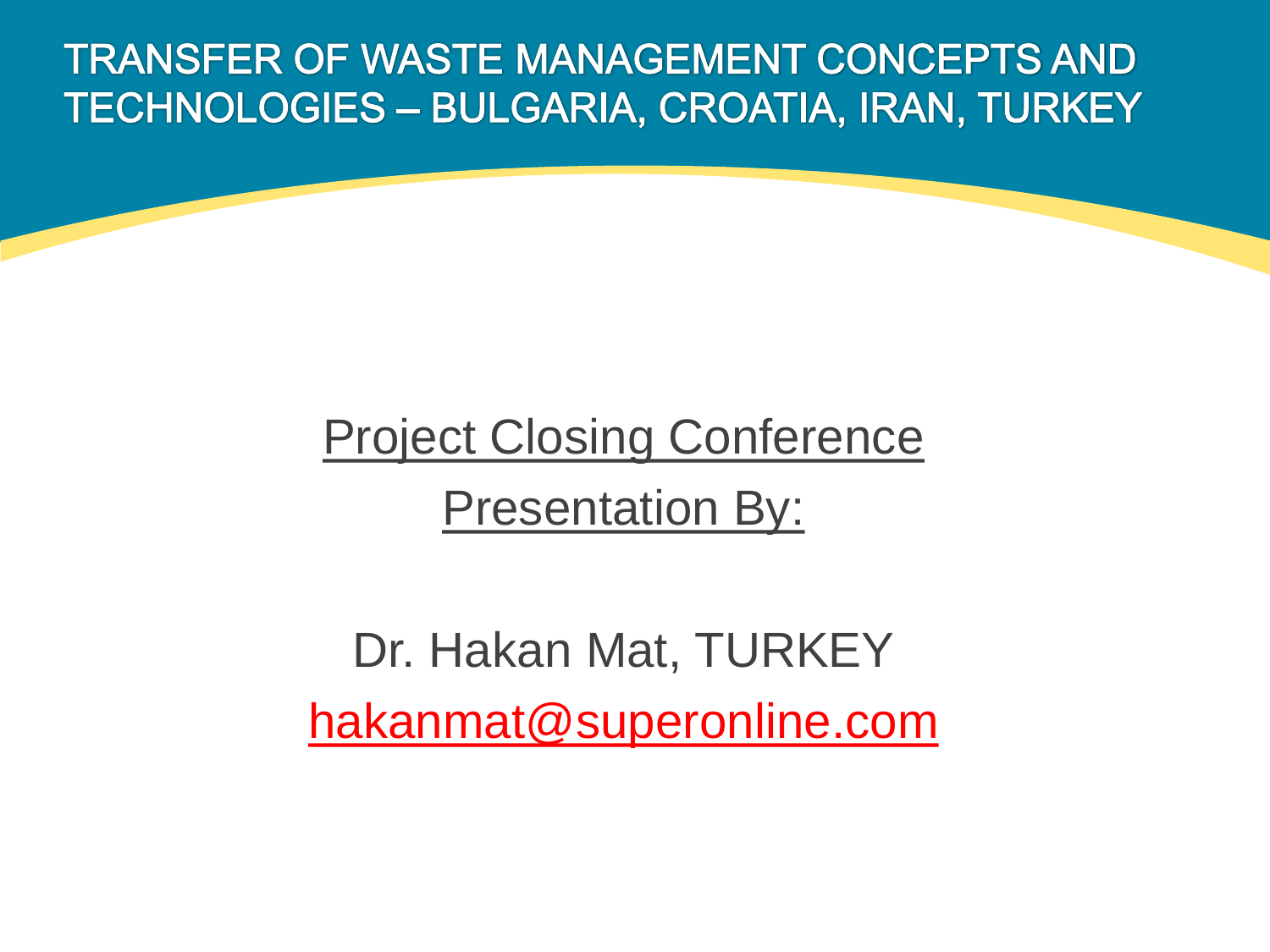# 1. General Outlook – SWM Sector in Turkey

### **Main indicators (2018):**

- Population: 80,811,000 inhabitants (excluding refugees of about 4 million people of which 3.6 million are Syrians)
- Population growth rate: 1.25% p.a.
- Population served (waste collection services): > 93%
- Urban population: > 80%
- Municipalities: 1,398 nos. (of which 30 nos. are metropolitan)
- Municipal waste collected: > 32 million tons/year
- Specific waste generation: 1.1 kg/c/d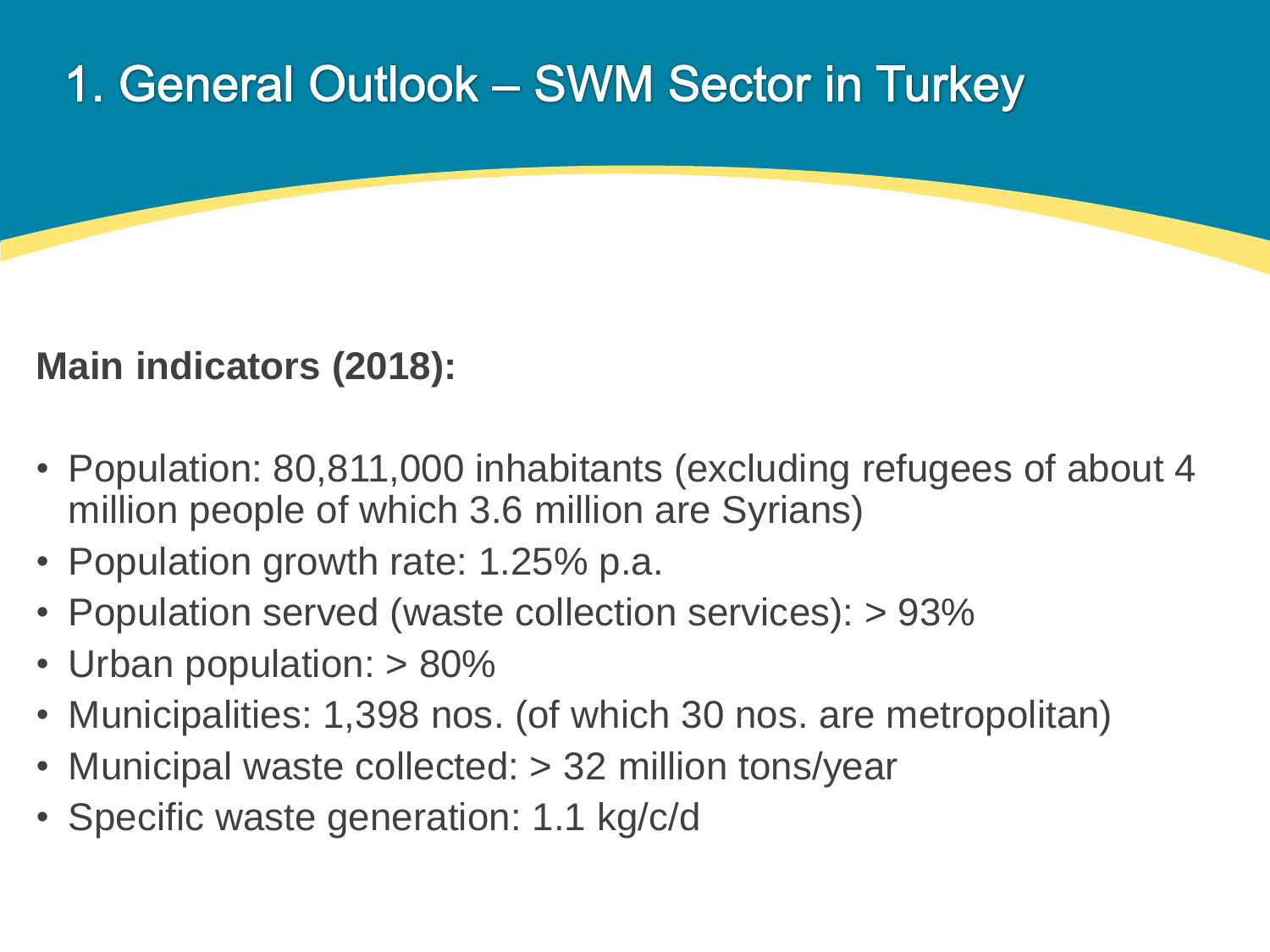# 1. General Outlook – SWM Sector in Turkey

## **Main indicators (2018):**

- Sanitary landfills: > 80 nos.
- Population served (sanitary landfilling services): > 60%
- Transfer stations: > 100 nos.
- Waste collection trucks: > 7,500 nos.
- Waste collection staff: > 52,000 nos.
- Packaging material generated: 4.2 million ton/year
- Packaging material collected: 2.4 million ton/year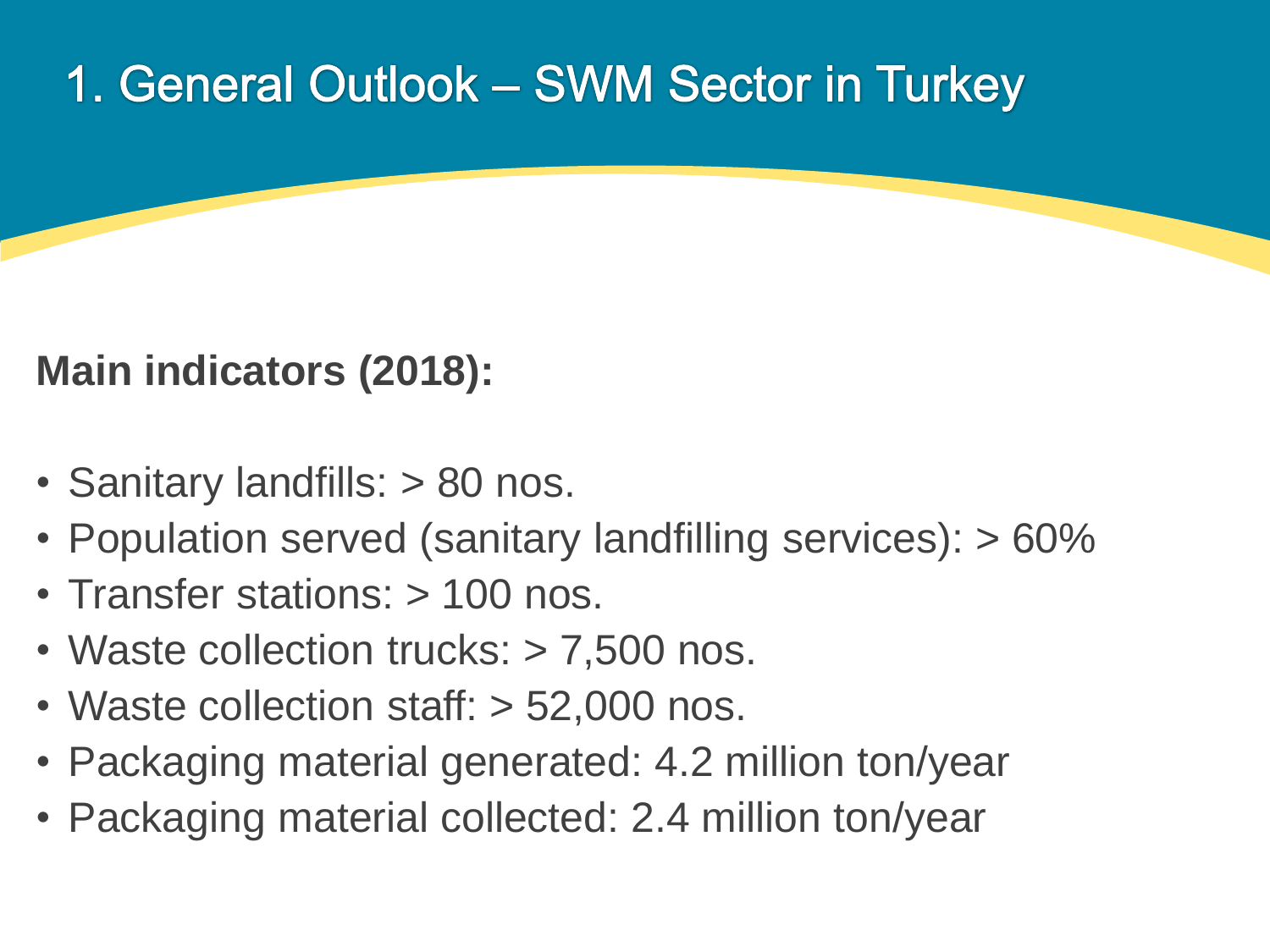## 2. Targets (2023) - SWM Sector in Turkey

### **Recycling Targets set by the Ministry of Environment and Urbanization (MoEU) for the Year 2023**

| <b>Indicator</b> | 2018<br>(Current) | 2023<br>(Targets) |
|------------------|-------------------|-------------------|
| Landfilling      | 87%               | 65%               |
| Recycling        | 13%               | 35%               |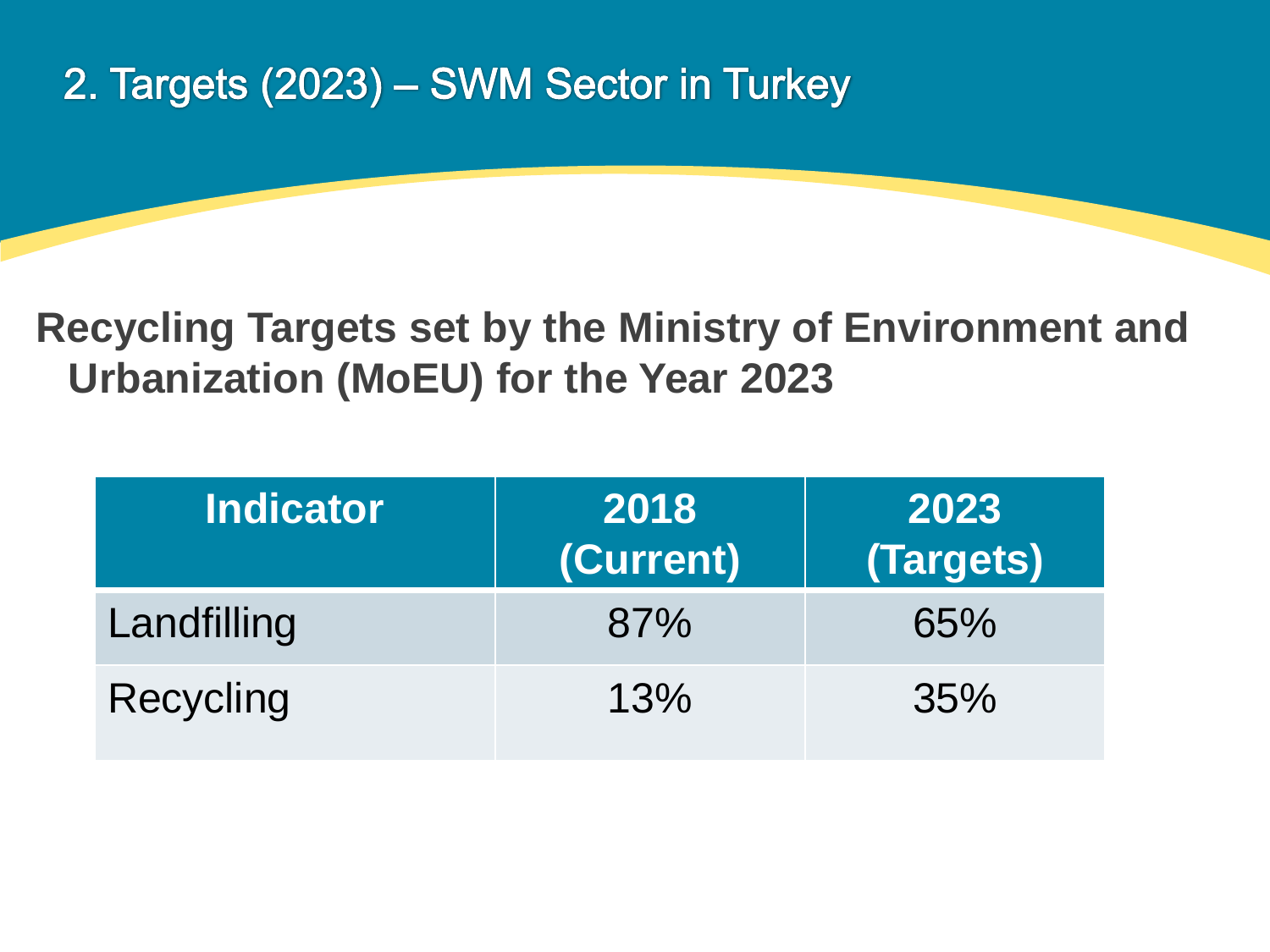## 2. Recycling Policies - SWM Sector in Turkey

#### **Recycling policies set by the Ministry of Environment and Urbanization (MoEU) in the "National Recycling Strategy Document and Action Plan (2017):**

- To develop public awareness in all clusters of the society to improve recycling
- To develop relevant legislation to promote recycling
- To develop required infrastructure for efficient recycling activities
- To provide financial support for recycling activities
- To establish an efficient monitoring and control system for the registration of waste generation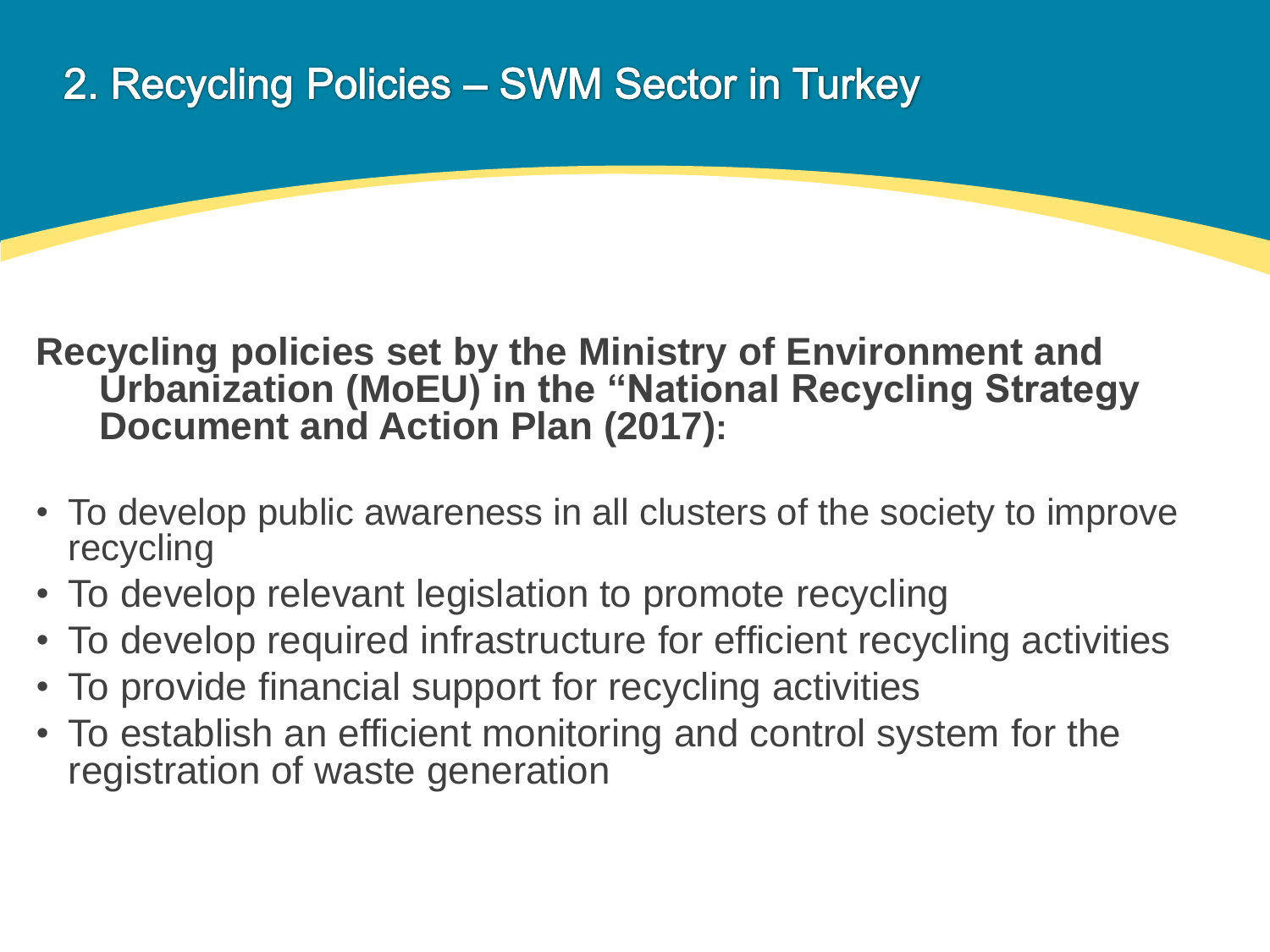3. Main Potentials for Further Development of SWM Sector in **Turkey** 

### **Main Potentials:**

- Existing legislation is almost completely in compliance with EU acquis
- New investments to improve the technical infrastructure (sanitary landfills, collection vehicles, machinery and equipment, sorting facilities, waste-to-energy plants, composting)
- Public awareness is increasing steadily
- Human resources are sufficient
- Private companies specialized in SWM services are increasing
- PPP models are increasingly applied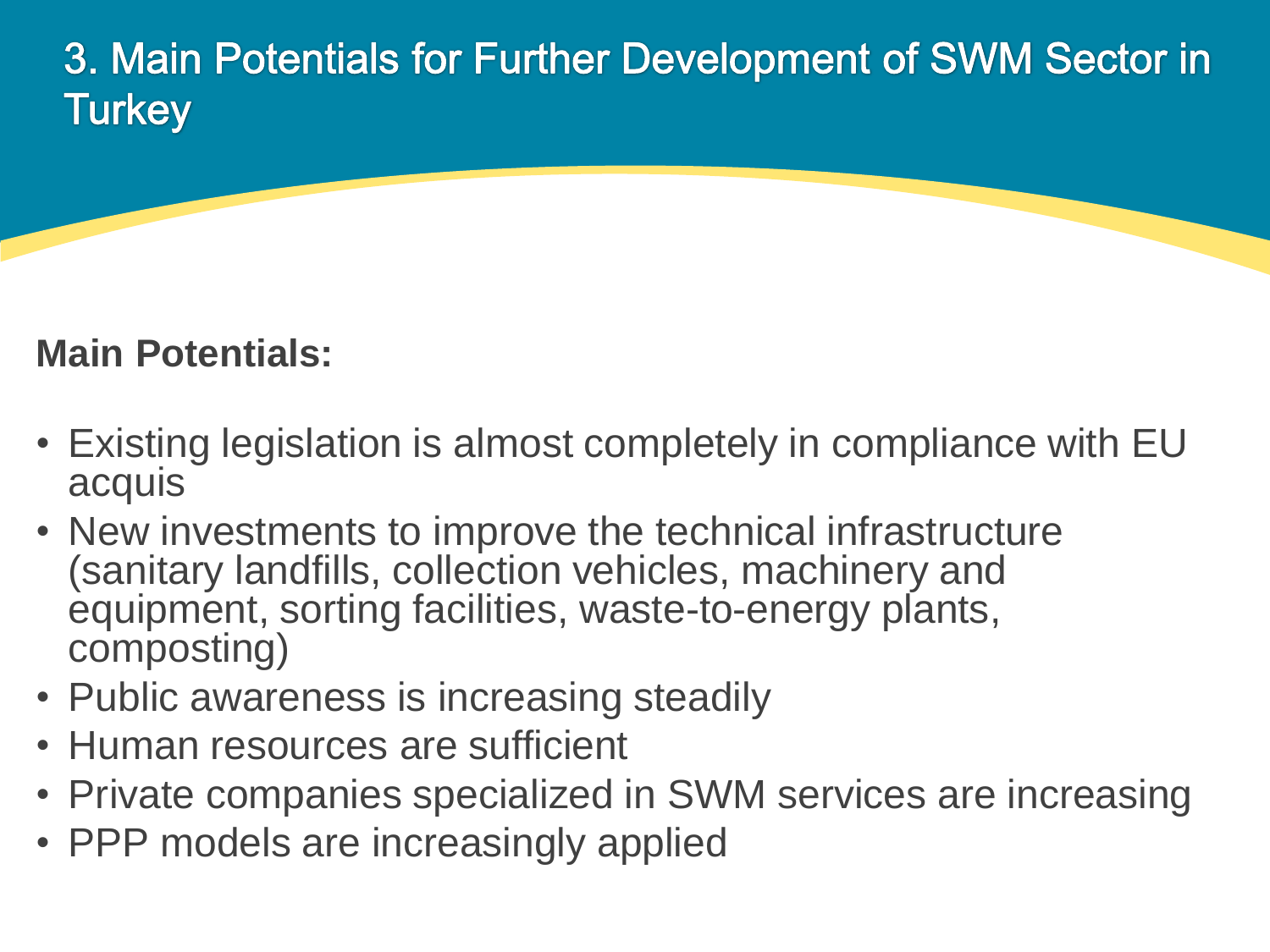### 4. Main Challenges / Obstacles for Further Development of **SWM Sector in Turkey**

### **Main Challenges / Obstacles:**

- Enforcement of existing laws and legislation by the MoEU to improve efficiency and effectiveness of the SWM services
- Increasing recycling / recovery / reuse rates
- Development of technical infrastructure
- Willingness-to-charge SWM tariffs in accordance with the "polluter pays" and "full cost recovery" principles by the municipalities to generate funds for investment financing
- Willingness-to-pay by waste generators which requires public awareness raising
- Access to external financing sources due to low financial credibility of the municipalities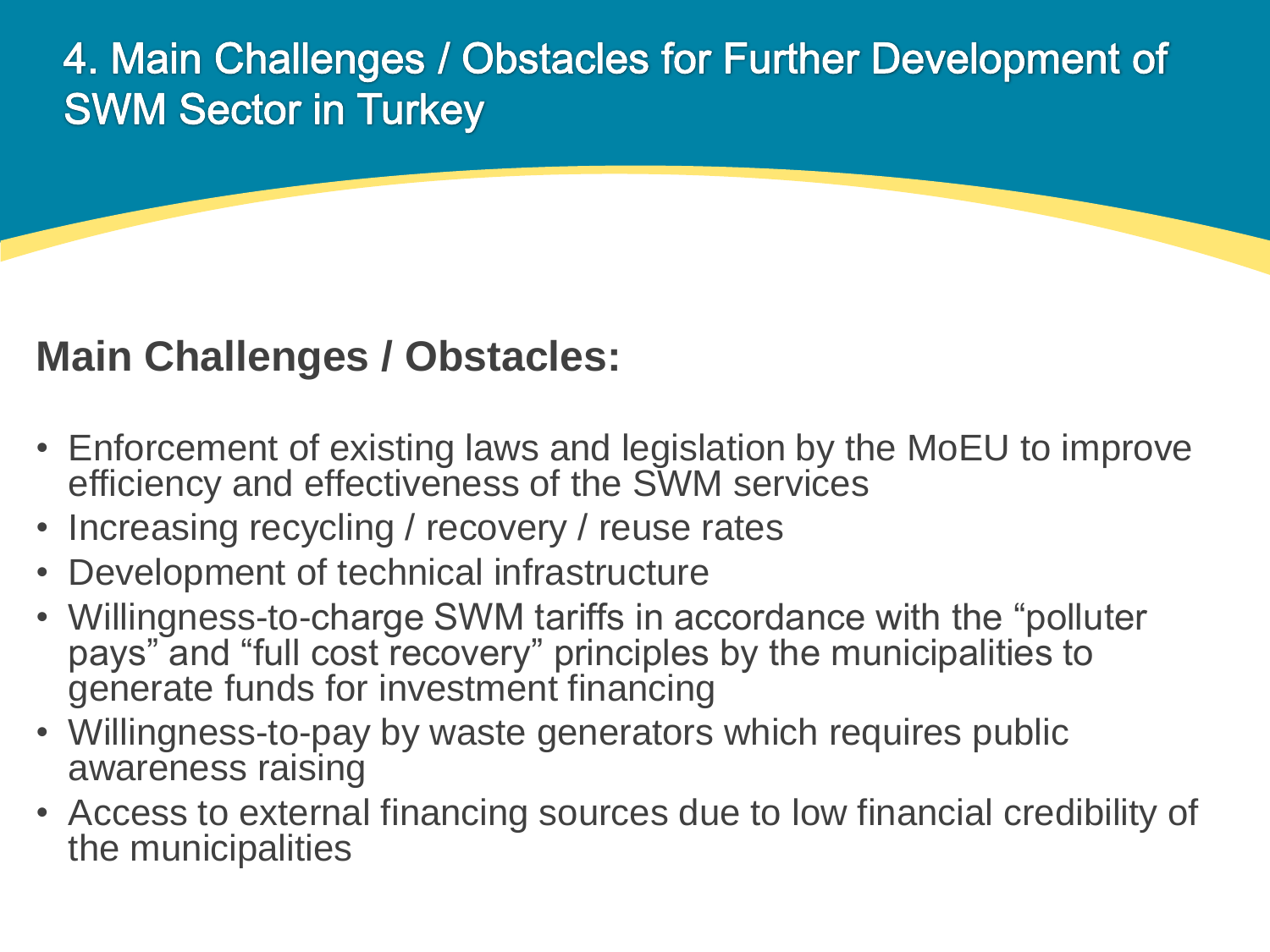## 5. Expectations Towards Further Cooperation

## **Main Expectations from EU / Germany:**

- Support for capacity building and institutional development (central governmental organizations and municipalities)
- Support for project development (new and economically viable technologies)
- Support for investment financing (public and private sector)
- Support for operations and maintenance through capacity building and training